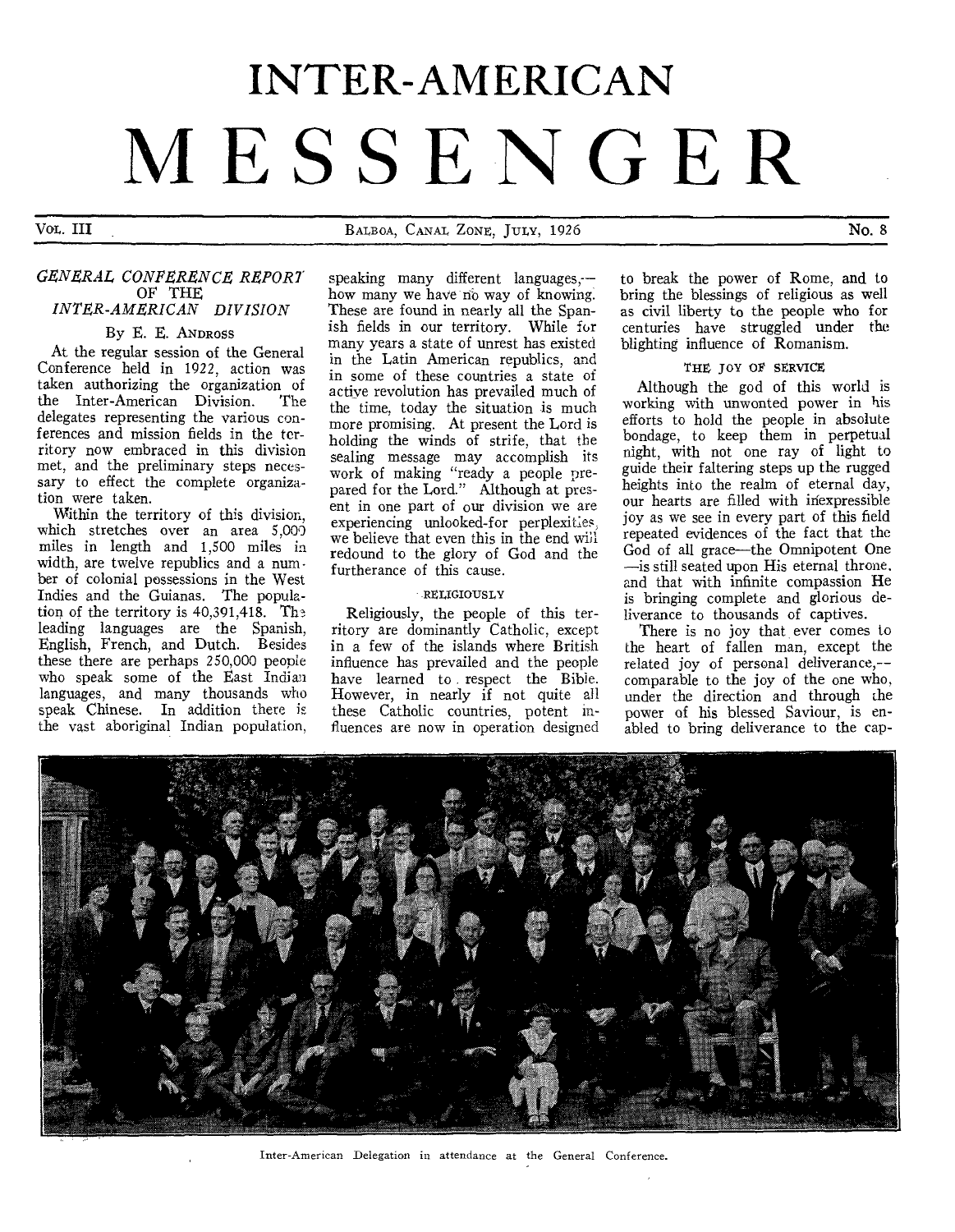tives that are ready to die, and to lead them safely out into the glorious light of this message. This is the inestimable reward that is constantly coming to our devoted missionaries. It is this that sustains their fainting spirits in the hours of darkness and severe trial. It is this that holds them to their task when the way seems hard that enables them cheerfully to give all for the cross and the crown. They know the deepest meaning of those memorable words of Dr. Duff of Calcutta, India:

"The advancement of the missionary cause is not only our duty and responsibility, but it is an enjoyment which those who have once tasted would not exchange for all the treasures of the Indian mines, for all the laurels of civic success, and for all the glittering splendor of coronets. It is a joy rich as heaven, pure as the Godhead, lasting as eternity."

In many parts of our field our workers are constantly exposed to perils -that are very real; many times it nas been clearly manifest that divine interposition alone has preserved their lives; but such experiences are common to our missionaries, and they learn to trust implicitly the One whose assurance, "Lo, I am with you alway," is also to them very real. Never once has this blessed promise failed of complete fulfilment.

#### PRESENT ORGANIZATION

On account of the widely scattered territory of our division, and of the fact that previous to its organization, through the years since the work began in this field,—embracing several local fields,—no form of organization that has been attempted has proved permanently successful, it necessarily has taken some time to bring all these different fields together into one general organization, working harmoniously and efficiently through its several union missions. We believe that now this task has been accomplished; and with one united purpose, with unbounded confidence in the triumph of the message in every part of the field, with hearts that are eager to undertake new conquests for God in the vast unentered portions of our territory, calling into active, sympathetic cooperation every force at our command, we all joyfully look forward to the future of our work in this division.

#### GROWTH

We- now have three organized local conferences, three union missions, and twenty local missions. There are 265 churches, with a membership of 9,829. This shows a net increase for the quadrennial period of sixty-two churches and 2,460 members. During this time there were 4,330 baptized.

Colombia was opened as a mission field in 1923, and at the close of the year a small church of eighteen members was organized. We now have that great and prosperous state divided into four separate mision fields, with the prospect of very encouraging growth. Quite recently our first effort in behalf of the people of French Guiana was made by sending a colporteur into that colony.

#### FINANCES

During the quadrennial period just closed we received from this field \$343,104.57 in tithe. This shows an increase over the previous period of \$95,097.81. The mission offerings during the last four years were \$213,- 664.61, an increase over the preceding period of \$100,146.54. The mission offerings were equal to 62.2 per cent of the tithe. For home mission work \$16,485.33 was contributed, showing a gain of \$11,774.76. For local church work, \$31,667.76 was raised, making an increase of \$21,531.55. The total contributions, including tithes and all offerings reported, amounted to \$605,- 941.17, an increase over the preceding quadrennial period of \$229,579.56. This increase in receipts from the division is only \$19,662.08 less than the regular appropriation to the division by the General Conference in 1925. The per capita tithe during this four-year period has run as follows: \$8.62, \$9.77, \$10.09, and \$11.30. The per can.ta offerings were \$7.13, \$8.56, \$9.03, and \$9.13. It will be observed that the per capita offerings very nearly equal the per capita tithe. The weekly offerings to missions were 13.7 cents, 16.4 cents, 17.3 cents, and 17.5 cents.

When it is remembered that about 72 per cent of our constituency are extremely poor, that' the wage they receive for their labor is a mere pittance, amounting to only a few cents a day, this gain reveals a degree of devotion to this cause that is most hopeful.

The spirit of personal sacrifice that enters into the lives of the people who embrace this faith is well illustrated in the following excerpt from a letter by one of our ministers, describing the erection of a church building on one of the islands:

"Should you see fifty-four women and children climbing a rocky hill and carrying their trays of sand a distance of three quarters of a mile, while the

few men who can help build are working hard, digging, hauling sledges laden with stones, you could better grasp the situation."

It is our expectation, and shall be our constant endeavor, to enlarge the scope of our influence, carrying the message also into the homes of the wealthy, enlisting at least some of them in our ranks in every field.

As we extend our work in the prosperous Spanish countries, we confidently expect this division will become in every way more and more a source of strength and power in the closing work of the message. Through the uelp of the One in whom we trust, shall not be disappointed.

#### FORCE OF WORKERS

We have fifty-nine ordained ministers in this field, thirty-seven licensed ministers, 134 licensed missionaries, 125 colporteurs,—making a total of 355 laborers. We are grateful to God for this loyal, true-hearted, consecrated company of workers, foreign and native, all of whom are united in heart and soul under our great Leader. am quite well acquainted with the en tire company of workers, except possibly some of the colporteurs, and I believe that their lives have been wnolly dedicated to God for service, that they have withdrawn from all allegiance to the world, and are earnestly seeking more and more of the Spirit's power in their labors. With unbounded confidence in the message they are bea7 ing to the world, they constitute a force that, though small, is, under God, absolutely invincible. However, considering the magnitude of the work before us, our numbers are altogether inadequate, and this will require an addition to our small force.

#### PoRCE DEPLETED BY DEATH

In the early part of this quadrennial period one of our most faithful and successful colporteurs, Brother Raphael Lopez, while engaged in his regular duties, far back in the 'high Andes Mountains, was waylaid by four assassins, who, from ambush, with ruthless cruelty, shot fourteen bullets into his body, and then rushed upon him<br>his body, and then rushed upon him<br>and thrust a long dagger into his heart.<br>We are glad to say to the credit of We are glad to say, to, the credit of the Venezuelan government, that their agents vigorously pursued the assassins' till two were killed, one was captured and sentenced to life imprisonment,- the extreme penalty in that country, $\sim$ and only one escaped punishment.

Brother Lopez now peacefully sleeps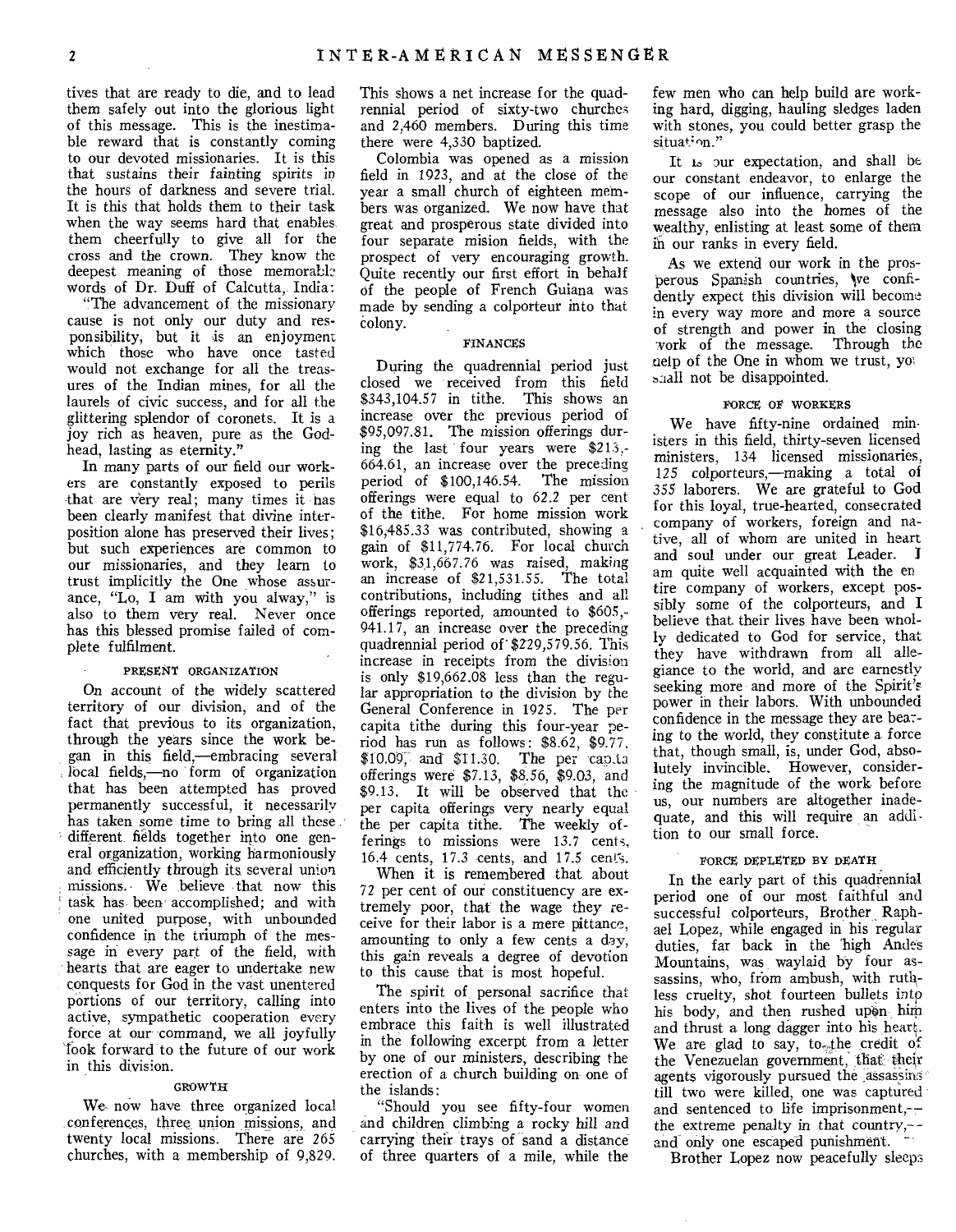on the field of his last labors, his grave in the village cemetery being marked by a suitable headstone. Since his death a large harvest of fruit coming directly from his seed-sowing is being reaped. He is among the blessed dead who rest from their labors while their works follow them.

After a long period of great suffering Sister Annie Edmed, wife of Elder H. J. Edmed, president of the South Caribbean Conference, peacefully fell asleep in Jesus, Feb. 13, 1924. For many years Sister Edmed stood nobly by the side of her husband, while together they gave all that life holds \_dear for the sake of the One who gave His life on Calvary for them.

Another devoted toiler in the Master's vineyard, Sister Amy Walters, of Panama City, fell at her post of duty July 29, 1925.

We hold in grateful and affectionate memory these faithful warriors who fell in the heat of the conflict. These, with others who fought on the same field but are now resting, we confidently believe will soon come forth to their eternal reward. Having before us the example of their heroic services on the field of conflict, of their fortitude in the endurance of suffering, of their triumphant faith in the darkest hour, of their patient submission to the will of God in the face of death, we gladly renew our consecration of all to the completion of the task so nobly begun.

#### OUR PUBLISHING WORK

About forty years ago a copy of the *Signs of the Times,* sent out from New York City, found its way into the hands of an honest-hearted man in British Guiana; and from this small beginning a little company of Sabbath keepers was soon gathered in Georgetown. This was quickly followed by another group of believers raised up in Barbadoes through the influence of the same lot of papers. Our literature has been the pioneer agency in almost, if not quite, every field in our division; and it continues to be a strong factor as an aggressive agency as well as a help in building up and strengthening the work already established.

Although we have had no one in the division to take the supervision of this department of our work, a measure of success has attended the efforts put forth. The literature sales for the last two quadrennial periods are reported as follows: For the years 1918-21 \$449,844.60; and from 1922-25, \$613,- 303.20. In 1920 the record sales were reported as amounting to \$185,505.70. which is \$66,444.20 more than the record year for the last quadrennial period: and yet this last period shows a gain over the former of \$63,458.60. We are truly grateful to our colaborers in the union and local fields whose faithful, untiring efforts, many times amid perils that were very real, have made such *<sup>a</sup>* good report possible.

Under the experienced and inspirational leadership of Brother J. A. P. Green, who has just joined our force at the division office, we hope for far greater things in this department in the future. We are not unmindful of the splendid assistance rendered this field by the Pacific Press Publishing Association through its main office, and especially by the publishing house at Cristobal, Canal Zone. We believe that with a more efficient organization of our work the capacity of this institution will soon be taxed to its utmost.

#### THE SABBATH SCHOOL WORK

During the quadrennial period covered by this report this important department has made very commendable progress. From 279 schools at the beginning of the period, the number has grown to 424 at its close. During the last four years 195 Sabbath schools have been organized. The membership has grown from 8,269 to 13,171, showing a gain of 4,902, or 62.7 per cent. The offerings for the period have increased \$52,957.90, or 84.7 per cent.

We regard the Sabbath school as a powerful factor in the work of evangelization, and are laboring energetically to make it still more effective. It is marvelous to see what is being accomplished in the training of new converts to the faith through this agency. There is no part of the world where the Sabbath school is not a very important factor in our work; but the darker the lands in which we labor, the greater the necessity of just such thorough, systematic, detailed instruction in the Word of God, in organized, united labor for those who know the way of life, and for the multitudes who still sit in darkness.

#### OUR EDUCATIONAL WORK

Our educational work in this division began in Jamaica, where we have a fairly well-equipped fourteen-grade school in an ideal location. The school has an excellent farm, consisting of 171 acres, thirty acres of which is under cultivation, while the rest, aside from the school campus, is used for pasturage. Several industries are in active operation. These include agriculture,

dairying, cabinet-making, sheet-metal working, baking, and tailoring. Although the school has been in operation only about eight years, there are now ten or eleven former students engaged in the work. One was sent to the Bahamas, three are now in Honduras, two are in the West Caribbean Conference, and four or five are employed in Jamaica. The spiritual interests are of high character.

The West Caribbean Training School is located in the Canal Zone, with about fifty acres of leasehold land, and buildings to accommodate about 140 boarding students, besides providing space for the chapel, class-rooms, and several industries. There are at present 132 students enrolled. A large percentage of the students are from Seventh-day Adventist homes, but a number, who were non-Sabbath keepers when they enrolled, have yielded to the prevailing influence of the Holy Spirit, until fifty are now in the baptismal class. There is a Spanish department in this school, and the prospects seem favorable for it to become larger than the English department. The industrial features consist of agriculture, carpentry, broommaking, plumbing, and sewing.

We have three small training schools for the Spanish; one in the Aztec Union, one in Cuba, and one in Porto Rico; also one for the French, in Haiti.

Our school and mission school work is yet in its infancy. This line of our work has not been developed as its importance demands. We have thirtyseven schools, forty-three teachers, and *1,377* pupils enrolled. As rapidly as we can train teachers for such work and as funds will permit, new schools will be started. There is no more urgent call for help than in this line of work.

Our hope for the future of our work in this field lies in the training of a large number of consecrated young men and women in our denominational training schools in the field. In every line of our work we need laborers who were born in the tropics, whose mother tongue is the vernacular of the people, who know their people as no foreigner can know them, and who are accustomed to climatic conditions that are often fatal to a foreigner. To make this possible, we need funds for the creation of industries in our schools that will enable the students to earn a large share of their expenses while in training for service. Unexpected success has attended the efforts of one our workers in Jamaica in soliciting gifts from the wealthy for the installation of indus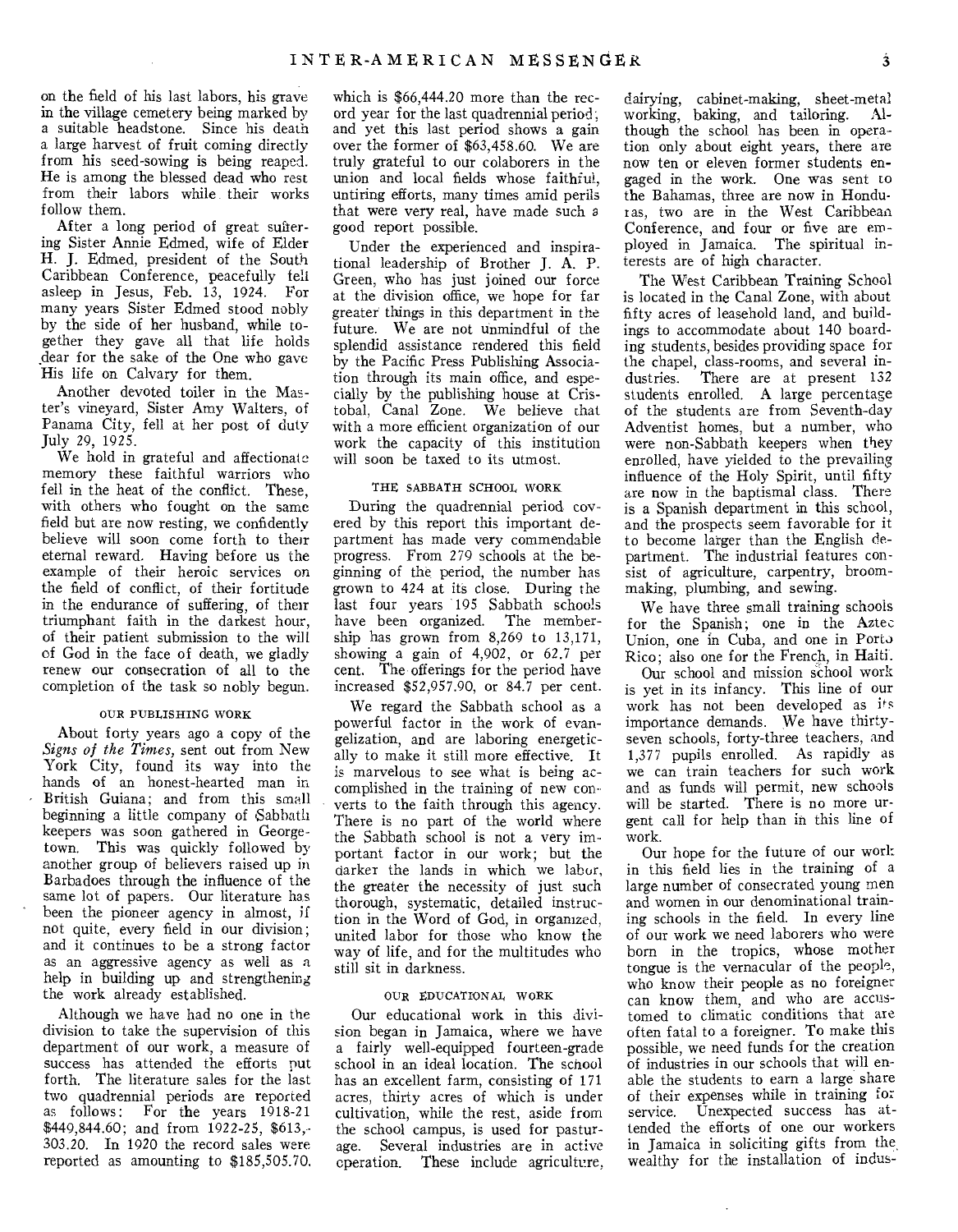trial equipment in the West Indian Training School. We hope that this experience may help us to solve, at least in part, the problem of establishing industrial plants in other schools.

#### OUR YOUNG PEOPLE WORK

This phase of work has experienced encouraging growth during the last four years. Beginning with seventy-nine societies and a membership of 1,662 at the close of 1921, the number of societies had increased by the end of 1925 to 190, with a membership of 3,907. All the various lines of work in the department have been blessed with a corresponding increase. From my experience with the young people of Inter-America, it appears to me that they are as responsive to earnest efforts in their behalf as any in any other part of the world where I have labored. They have been 'almost wholly deprived of the many advantages so freely extended to the young people in more favored lands, and yet they escape many of the perilous snares laid by the enemy to entrap those who are in some ways more highly favored.

#### OUR MEDICAL WORK

This department of our work is in the earliest stages of development. As yet we have no institution where we can train our young people healthwise or in the treatment of the sick, except as we give them a few rudiments in our schools. Dispensary work has been opened in Salvador, with remarkable results for the brief time it has been in operation. Its success is abundantly demonstrated, and it is our hope to see many small institutions doing a like work in all parts of our field.

The way seems now to be opening before us in Cuba, where a beginning was very difficult. Dr. Harold Leland has been successful in passing the severe medical examination required, and 's now opening medical work in a small way, with the prospect of rapid development.

Since the return of Dr. Charles Cave from Scotland, about eighteen months ago, where he qualified for practice in British countries, he has been seriously ill; but we hope he may soon be able to take up the work he loves so dearly and for which he has sacrificed so much.

Dr. Nelson has been doing excellent work in Nicaragua, also Dr. Hummel in Mexico City. We would welcome other consecrated physicians who sincerely desire to help in finishing the proclamation of this message in Lhe earth. The need for such help is very urgent, and the opportunities for service are unlimited. This call for help is not confined to physicians alone; consecrated nurses with a training in our institutions could render invaluable service in many parts of our field Where our budgets will not allow us to take such workers on our pay roll, we will gladly co-operate in every possible way to help them locate in fields where the opportunities for self-support are most promising.

#### HOME MISSIONARY WORK

since the beginning of 1926 Elder C. E. Wood, formerly president of the Jamaica Conference, has been our divisional secretary for this department. Till then we had no one who could give his undivided attention to this work, hence it was impossible to promote its interests as should have been done. And yet much has been accomplished as the result of local and union leadership. The spirit of earnest labor for God has come upon our people in many parts of the field, and much fruit has been reaped as the result of their untiring efforts. In some instances our lay brethren have walked regularly each week many miles to conduct services and explain the truth to the people in villages, thus raising up companies of believers. In one case two brethren walked twenty-one miles to a village on each Friday, returning the following Monday, making forty-two miles for the trip. Finding the interest very great, in two instances, they remained throughout the whole week with the people, thus, though they were very poor, sacrificing their own temporal interests for the sake of the peoplz. At the end of six weeks sixteen persons were keeping the Sabbath, and a fairly good temporary church building had been erected and paid for by the people. We expect, with the blessing of God, to see great things accomplished as our own people are trained for more efficient service, and all unite in making the salvation of the lost their first business.

#### UNENTERED ITELDS

While this message has been sounding in some parts of this field for a quarter of a century and more, there are still vast fields of unentered territory. It is true that very earnest efforts have been put forth in some parts of our Spanish-speaking fields, and with good results; yet there are multiplied millions speaking this language who never yet have heard the faintest sound of this sweet story of salvation. We

have only touched the fringe of the vast Spanish field.

The centuries of heathen environment, latterly under the subtle guise of Catholicism, have left their blighting influence on the people. But here the wondrous law of grace is seen to be operative: "As sin hath reigned unto death, even so might grace reign through righteousness unto eternal life by Jesus Christ our Lord." Rom. 5:21. Unmistakably, the Lord has prepared the hearts of thousands of this people for this message; and now one of our greatest problems is to find workers to instruct the hundreds of companies, large and small, and isolated individuals and families scattered over the vast area, from the northern boundary of the Aztec Union to the eastern boundary of Venezuela, including also the Spanish West Indies, who are pleading with us to send them help. All through these fields a rich harvest awaits the coming of faithful reapers.

#### THE INDIAN WORK

Within the bounds of the same territory, save the island fields, is to be found a still greater task, and one that we can hardly say we have yet touched; and that is the work of carrying this message to the millions of aboriginal Indians speaking many different tongues. In some parts, this work may be accomplished with the Spanish language as a medium of communication; but in most parts the vernacular of the people must be mastered by the missionary, and in numerous parts the Bible must yet be given to them in their own tongue.

"About twenty distinct groups of related languages, technically known as linguistic stocks, were found in Mexico and Central America. Some of these stocks occupied small areas and showed little in the way of dialectic variation. A few stocks stretched over wide territories, and were divided into many mutually unintelligible tongues, which. in turn were subdivided into well-defined dialects. Several entire stocks are now extinct, and others are rapidly approaching extinction through the sub• stitution of Spanish. A number of languages, however, are still spoken by hundreds of thousands of natives. . . . The Mexican language is still spoken by a million or more natives, and is divided into a number of dialects. . . The second most important linguistic stock is the Mayan, now spoken by over half a million people."—"Ancient *Civilization of Mexico," pp. 31-34 (1922).*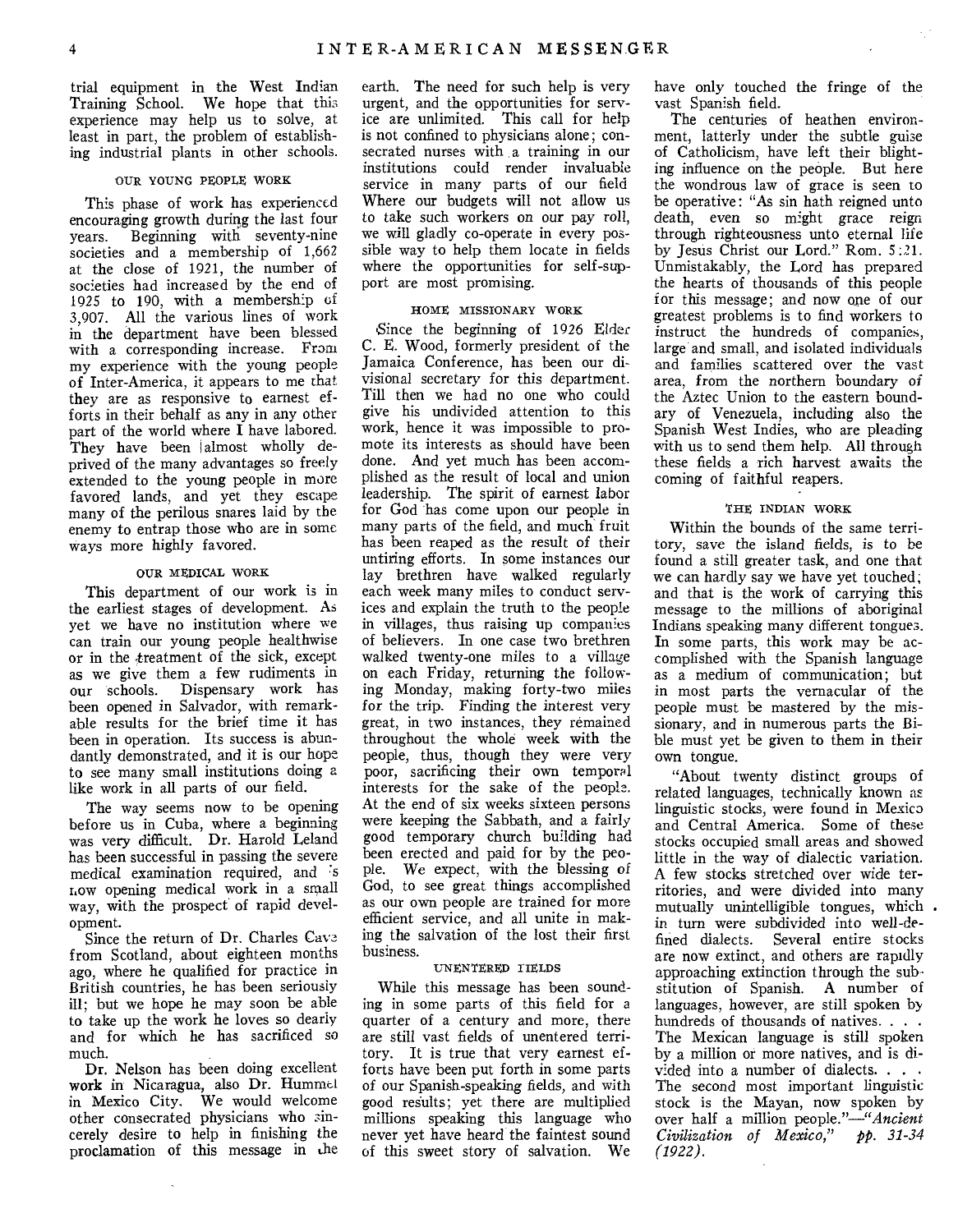#### THE INDIAN WORK IN MEXICO

The Yaqui Indians, a savage tribe in the northwestern part of the Aztec Union which for years has been a fierce antagonist of the white race, have repeatedly, through their chiefs, urged us to establish work among them, assuring us protection.

The superintendent of the Sonora Mission, embracing a large Indian territory and including the Yaquis, writes of gathering the first fruits from this tribe. He says:

"This coming year we must have two mission stations for the Yaqui Indians, one on the El Fuente River, and one in the Huicholo country, both of which are populous districts.

These will open a large country where there are great numbers of uncivilized Indians. In relating an experience while on a recent visit to the Indians, the superintendent says:

"One young man came to the Sabbath meeting from a distance of six miles. He had learned that the seventh day is the Sabbath; and as he had decided to keep it, he told the six peons who were working for him to come Sunday, if they desired, otherwise he would employ others. I never met a more earnest people in my life. They kept me studying the Bible with them for hours, and the interest never waned. Then they followed me to town for further study at night. This whole unentered country is ripe for the message. We must make mighty efforts for them. They are in a peaceful part of the country, and are a wonderful people."

We have one medical missionary now under appointment for work among the Yaquis. He is engaged in the study of the language.

Farther to the south we have many believers from various Indian tribes, and a number of churches. We have no more loyal or devoted, self-sacrificing people anywhere than these Indians. No more precious fruit can be found anywhere than that which is fast ripening in this field; and judging from recent experiences, and every tangible evidence, I believe it may be gathered in great abundance.

Recently Elder E. P. Howard, superintendent of the Guatemala-Salvador Mission, made a preliminary visit to the Indians of Guatemala, where there are said to be 1,250,000 pure-blood Indians, the majority of whom speak the Quiche language, or a similar diale:t understood by those who speak the Quiche and the Mam languages. About

200,000 of these Indians have the Bible, or parts of it, in their language, and 2,000 have professed Protestantism. Brother Howard writes:

"These Indians belong to the great Quiche tribe of Guatemala, and stranga to say, I found several words they were using practically the same as the Aymaras of Lake Titicaca."

Here seems to be a wonderful field of opportunity that is completely opened before-us, with everything that we could desire inviting us to enter and take possession. Catholicism in its worst form is in possession at present, but the people are independent, and, at least in some parts, they seem to be dissatisfied with the priests, and long for something better. We must enter this great field at once; the pillar or cloud is rising, and in all its majesty and glory is moving on before.

#### THE TALAMANCANS OT PANAMA APPEAL TOR HELP

We now pass on through Central America far to the southwest, leaving behind us many tribes of Indians, each one of which must hear this message, and that soon. We come to the Talamancans, a tribe dwelling in Panama, a peaceful people, with many of the characteristics of the Mayas of Yucatan. Some of our people in the Bocas del Toro district became acquainted with a chief of this tribe, who urgently requested that a Bible teacher be sent to his people. He received the pronise that at some favorable time such a teacher would be sent to them. Rejoicing in the expectation that his request would soon be granted, he returned to his home.

Several months later he came to inquire why his request had not been granted. The brethren could only reply that as yet we had no teacher to send to them or money for his support; but they hoped that soon we could send one. The chief reminded them of their promise to send one at a favorable time. Soon after his return, the chief, seeing the weather was favorable, gathered his people in a large valley where they supposed the teacher would pass on his way to them. At night they kept large bonfires burning so the teacher would not pass by without finding them. After four or five days of anxious vigils their supply of food was exhausted and regretfully, sorrowfully, they returned to their homes in the mountains without having greeted their long-looked-for teacher. Later, when the weather again was favorable, they repeated this experience. This they did several times. each time, however, with the same disappointment. How long? O, how long shall we keep them vainly waiting?

#### THE "DAVIS" INDIANS OT GUIANA

Far to the East, past the Chibchas of Colombia, who anciently had a relatively high degree of civilization, not stopping at still other tribes of that great country, beyond the Orinocos of Venezuela, we come to the Caribs in the wilds of British Guiana. Here in 1911 Elder 0. E. Davis laid down his life that he might proclaim the good news of salvation to these children of the forest. After having labored undoubtedly far beyond his strength, he was unable to resist an attack of the dreaded blackwater fever. He died alone among his Indian converts, having no experienced hands to minister to him in this trying hour. They hal learned to love him, and now with sad hearts they laid his body to rest in their quiet uplands. Fourteen years passed by before the fervid appeals of these lonely brethren, far removed from civilization, in a well-nigh inaccessible region, were answered by the visit of Brethren W. E. Baxter and C. B. Sutton in October, 1925.

The experience of these brethren is one of the most thrilling stories I have ever read in the annals of mission history. It can be told most effectively by the brethren who, in the providence of God, have been spared to relate it to us at this Conference. You will pardon me, however, I am sure, if I anticipate their story enough to say that after all these long years of waiting, cut off entirely from all help save that which came from God direct, these poor untutored Indians had kept the fires of love for the infinite Father, and for His incomparable Son who died to save them, burning brightly upon the altars of their hearts. Notwithstanding the fact that their chief and native spiritual guide—Jeremiah feel asleep in Jesus not long after Brother Davis died, still they hopefully waited, and prayed, and longed for the coming of the "Davis man," or the "God man," in harmony with the promise left them by their dying missionary.

Now the people scattered over the territory far beyond the bounds of Brother Davis' early influence, have learned of the heaven-sent message, and earnestly appeal to us that the same sweet story be taught to them. Can we deny this appeal? And yet at present we have but one family under appointment for that work, which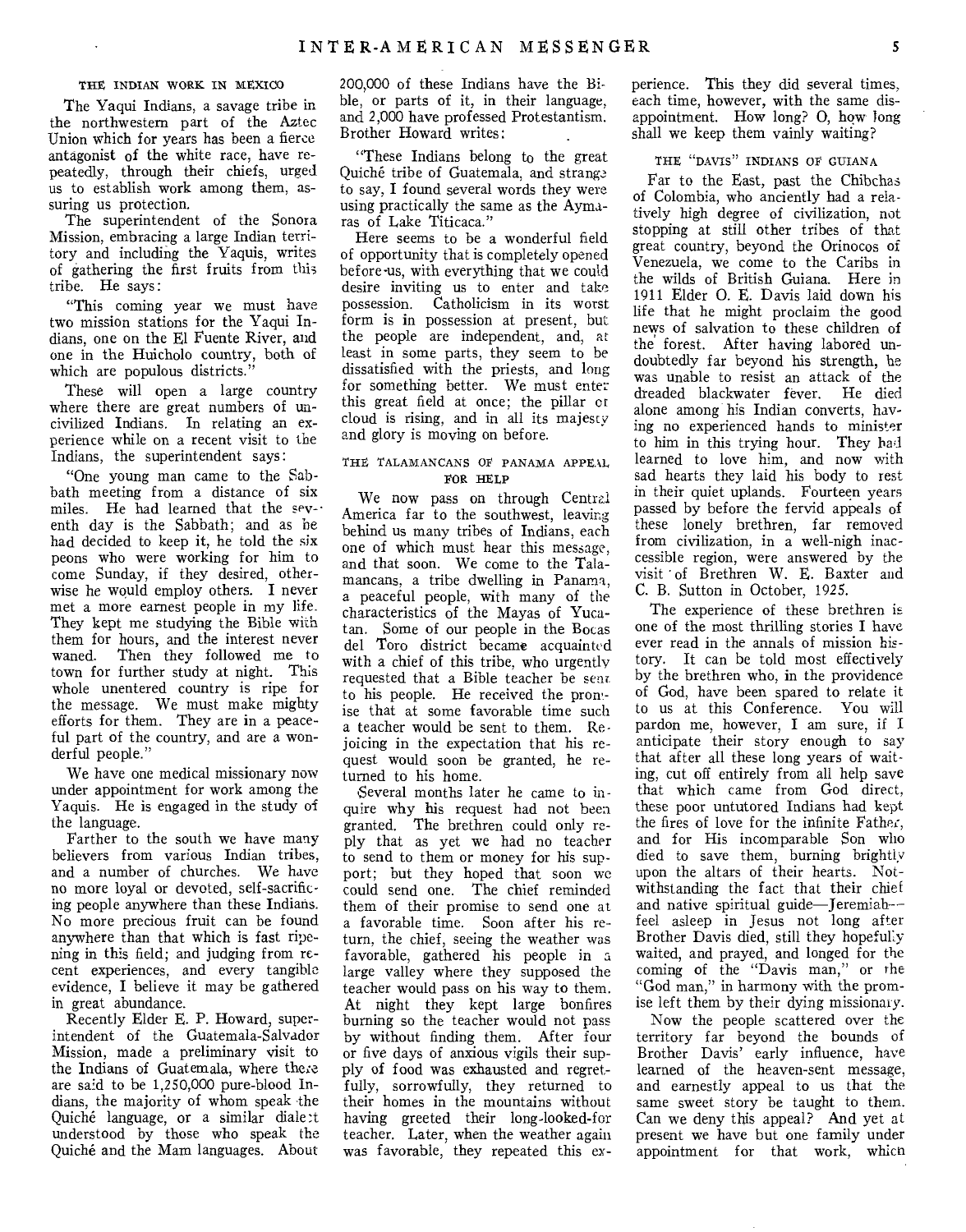should have the help of at least two or three families at once. We can find the added help as soon as the necessary money for their support and for the erection of suitable homes can he provided.

Surely the Lord has set His hand to recover the remnant of His people from these scattered, torn, and bleeding In dian nations who through the centuries have suffered such indignities at the hands of the professed representatives of our compassionate and loving Saviour. The time has come for His true character to be revealed to this longsuffering people by His true representatives, for His honor and glory to he vindicated, and His ever-blessed name to be exalted.

#### A GREAT TASK

According to the best statistics obtainable, we have within the bounds of our division fully twice as many aboriginal Indians as are to be found in all the 'rest of the Western Hemisphere. The burden to carry the truth to this people is now resting heavily upon our hearts. We believe that the way is fully prepared, that the time has fully come for this tremendous task to be undertaken. Our dear people in the homeland, so richly endowed both spiritually and temporally, must carry upon their hearts a heavier burden for this poor benighted people at their very doors. We are sure their hearts will respond to the audible, and also the mute but eloquent, appeals of these millions, whose brothers in the flesu to the south have responded, and are still responding by the thousands to the earnest efforts of our missionaries, and have suffered persecution even unto death for, the faith they love better than life.

#### OUR NEEDS

We are very grateful for the help of consecrated, efficient workers and for financial help sent forward to our division, for the sympathetic cooperation of our brethren of the General Conference but we need more to help us with these great tasks; we need larger appropriations to enable us to press into the many open doors throughout our field; we need the importunate prayers of our people everywhere; we need and must have above all else the constant companionship of our great Leader, the mighty power of the Holy Spirit, in all our ministry. With this, success is assured.

# *MANY FINDING DELIVERANCE*

Here in Haiti our hearts are daily impressed with the marvelous advancement of the work. Vividly we see that the gospel is indeed "the power of God unto salvation." Satan is being forced to cede heart after heart to its penetrating, purifying influence. In many instances his wrath and his threatenings are terrible as he gives up souls over whom he has held control for many years. At Morne St. -Esprit, (Mountain of the Holy Spirit) for example, souls are being pulled from his clutch by tremendous manisfestations of the power and right of God.

#### *.WX:CA:C#.7A7AX:CA'ArKkA:WWWWWWWWWK\*,*

#### *INTER-AMERICA WAITING*

[May be sung to the music of 64 in "Christ<br>in Song," repeating the second stanza as a repeating the second stanza as a chorus. ]

> Inter-America is waiting, See her droopnig fields today; Precious grain around is wasting; Will God's workers still delay?

Precious Saviour, keep us faithful, Gath'ring many souls for Thee. May we each deserve Thy "Well done," When at last Thy face we see.

Help us gather from the islands Honest hearts with constant care; May we find the lost in Aztec, Who at last Thy joys will share.

Roaming long the Southern border, Hundreds blindly grope for Thee. Help us lead them to their Saviour, That they, too, may welcome Thee.

May Thy angels go before us, And we follow where they lead. Teach us how, 0 blessed Saviour, To reach all who mutely plead.

Break hte wall of heathenism Let imprisoned hearts go free. Shield Thy workers fromm all dangers, As they toil for men and Thee.

#### ;#:".CCAWA:CAWKAW7#X.C40:2C.CACAA:CCAW.:A

I was over there on a visit not long ago and met two men and women rejoicing — so happy —in the first peace of heart and quiet of mind that they had ever known. All their lives they had served Satan through the power of evil spirits and their false god,. Year after year they had spent all their earnings to satisfy the fiendish demands of these spirits and gods; they had submitted untellable mental and bodily tortures in search of peace and security for soul and body; and many, I am told, had eaten coals of fire and broken glass while possessed with these evil spirits.

To give you some idea of their former *struggle* and painful lives, and their joy after finding relief in Jesus, I will tell you very briefly the story of one family. They have a nice little farm which by their faithful labor is well able to provide for their needs and comforts. But, though they worked diligently and hard the year round they were unable, before their conversion, to properly clothe themselves. Their earnings were practically all spent on their gods, not joyfully and willingly, but in the greatest fear and in efforts to ward off their horrible threatening,. They were obliged to make feasts for these gods that required great numbers of chickens, goats, and pigs.

On one occasion the father was commanded to go to town and buy three complete outfits of clothing for a man. He did this, and when he presented them to the person designated, he was commanded to go at once and buy three more complete outfits, which he did, only to recieve a new command to go and buy three more. It is very easy to recite these things; but to tell you the soul struggles and hardships it cost this poor family, I cannot.

When converted, though hard working, the family was not sufficiently clothed to be able to come to church. They tell of passing through many experiences which I will not relate here and which to us seem very strange, but to them, I assure you, they were very real and caused them much agony of body and spirit. But I can say that since they found Jesus, He is just as real to them as their false gods ever were; and 0, what joy and peace and happiness is theirs! Today they make free-will offerings to God and are well fed and clothed.

The believers at Morne St. Esprit are true missionaries. They get on their horses, mules, and donkeys, or go afoot, and travel for miles about the country, telling the story of their deliverance; and the power of the Word attends their efforts; for Sister Mercier, who has charge of our work in that section, writes me that nearly every Sabbath there are new faces at the meetings and new decisions for Jesus.

Once those who have served the evil spirits take their stand with God's people the spirits lose their power over them completely; though they have been servants of Satan for many years. And however strong the chains of alliance have been, once they decide de finitely for the truth, God's right of possession remains forever indisputable. These souls know that they have passed from death unto life. There is no question in their minds, and what joy it brings! W. P. ELLIOTT.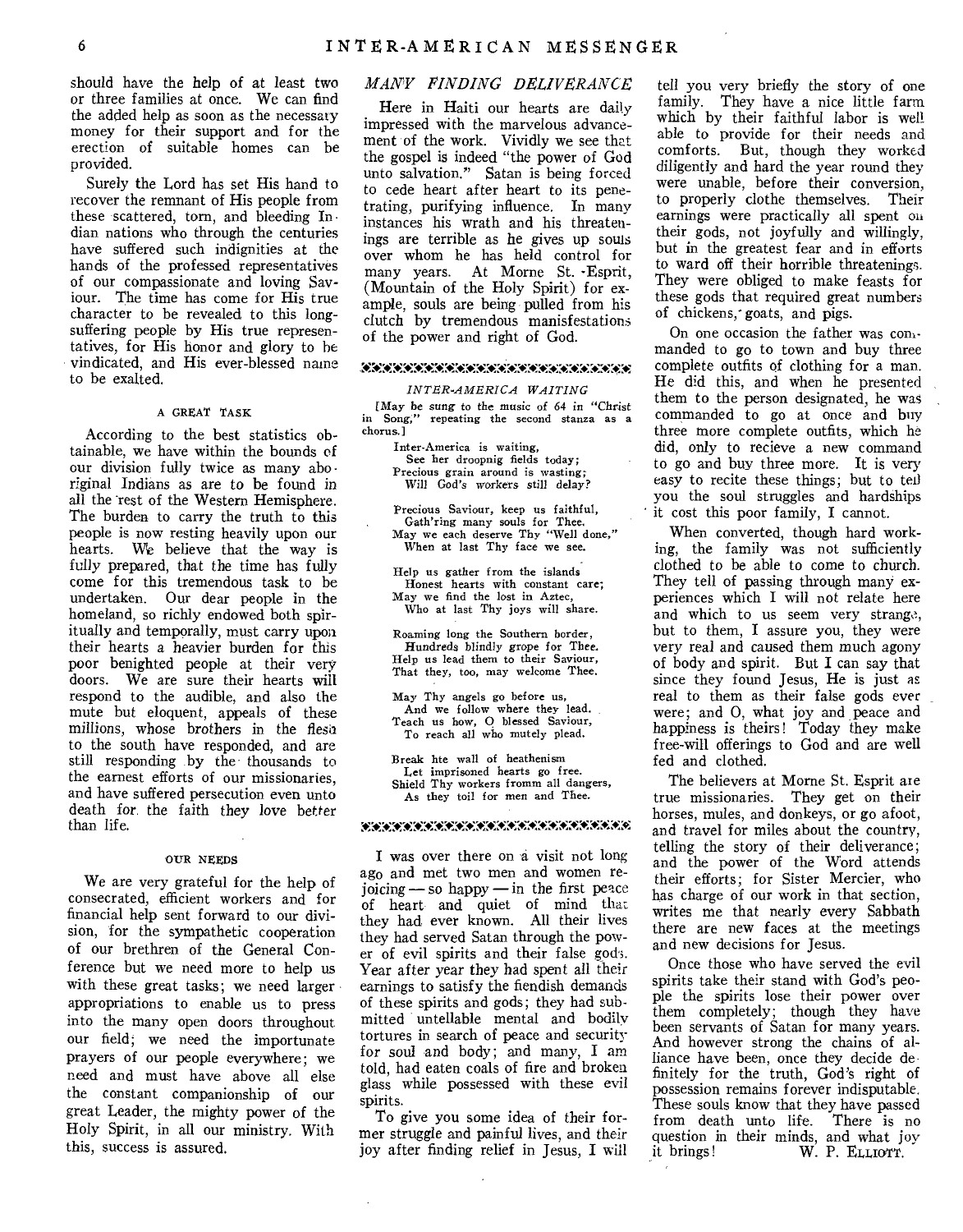#### *ECHOES FROM HONDURAS*

We have twenty-four Sabbath schools with a membership of over 500. We are glad to report two new schools added to our number. One was organized in the latter part of last year and the other one in the early part of 1926.

We are doing what we can in this field to bring the Sabbath schools up to a higher standard, making use of the *Sabbath School Worker,* the Picture Roll, and *Our Little Friend,* in English, also using the *Auxiliar.* 

MRS. NINA M. PHILLIPS.

# *MORE ORDERS THAN EXHIBI-TIONS*

No doubt you have read in this paper of our very encouraging institute here in Caracas. It was inspiring to me to see such a splendid spirit present in the meeting. Every colporteur showed the depest interest, and a spirit of unity and consecration prevailed throughout the entire institute. I feel sure that if the same spirit of diligence and prayer continues nothing will be able to stand before these colporteurs in their work. We have a noble band of them here in Venezuela.

We have every reason to be thankful for success in our first efforts this year. The second day after the institute closed, I left with two of the colporteurs on a little steamer that sails along the coast in the direction of Trinidad Brother Acosta was returning to the field that he left to come to the institute, and Brother Gonzalez and I stopped off at a little port opposite from the direction where Brother Acosta was going. Brother Gonzalez has had his heart in this work for a long time and has been praying for years to get into it. He is one of the men tha walked nearly 300 miles to get to the institute.

I did not think that I was taking him to very good territory, but thought it would be better for him to get the hardest on the start. However, the Lord blessed us in a most wonderful way, and in eleven days of work we were given 114 orders for "Our Day.' One day in a little- village we showed the book 22 times and received 23 orders. The following day we showed the book 17 times and took 18 orders. We had the delivery about half made when I came away a week ago.

Needless to say Brother Gonzalez is overflowing with enthusiasm for the book work. He is a very spiritual man and talks freely to the people of the things that pertain to their salvation. Many told us they had read "Heralds

of the Morning' 'and believe the message it gave.

We called on a crippled man that had sat in a wheel chair sixteen years. I talked with him a little, after he gave us his order. I told him that the day was not far off when there would be no more pain or sickness. Then he mentioned having read "Heralds of the Morning" which gave him that hope. Tears were in his eyes and he was very much affected. When we passed the house a little later, he called us and wanted to know if we would not like a deposit on the book. Surely there is a wonderful experience for the colporteur who is in touch with God. More and more I am impressed with what our colporteurs might do in giving the Message in these remote parts.

At this writing I plan to leave tcmorrow with another new man who

#### *<sub></sup></sup>\*\*\*\*\*\*\*\*\*\*\*\*\*\*\*\*\*\*\*\*\*\*\*\*\*\**</sub>

#### *PRAYER*



፟ቝቝቝቝቝቝቝቝቚቚቝቝቝቝቝቝቝቝቝቝቝቝቚ

has been waiting for my help. We are going over on the llanos to the Southwest of Valencia. No doubt I will be away with him most all the month of March. There are others expecting my help and I have a full program until June or July. Perhaps some may say I spend too much time with the colporteurs, but it is the most effective way of keeping them encouraged. Another thing I have found is, that to become acquainted thoroughly with the lives of the colporteurs it is neccessary to be with them much.

Brother Alberto Acosta reports three keeping the Sabbath over in the eastern part where he is working. This man is a real missionary. There is a Sabbath school of thirteen where he worked last<br>vear. FRED W. STEEVES. FRED W. STEEVES.

# $\mathcal{L}$ *WEST CARIBBEAN CONFERENCE*

Up in San Jose, Costa Rica, Brother J. L. Holder reports a good interest at his meetings.

A tent effort has been conducted in Gatun, Canal Zone, by Elder Rashford and Brother Nemhard. Several persons have decided to obey the truth.

Brother Ellis, over in the Chiriqui district, reports that some of the brethren have been persecuted by a non-Protestant element, and treatened with death if they did not close the meeting. The meeting, however, continued and no one was injured. Many people in the district are interested and call for services.

During a recent visit to La Concepcion and San Andres, Brother Larson, our field missionary secretary, and 1 had the privilege of baptizing fifteen new believers.

At San Andres another company of 22 members was organized. Both at this place and Concepcion meetings were held in Spanish each evening during our visit.

Elder Andross reports a great interest at Panama City where he is carrying on a series of meetings. Between five and six hundred have been attending.

Looking over the financial report for the year 1925 we are encouraged to see that our tithe for 1925 exceeds 1924 by \$1,115.44, our mission offerings were \$2,024.23 more, our Harvest Ingathering amounted to \$1,037.76 more, and our local offerings were  $$681.73$ more than in 1924, making a total increase in all classes of funds of \$4,- 858.96.

Our large church building in Panama City is completed and furnished with nice comfortable pews, made in the wood-working department of the West Caribbean Training School where there are a large number of young people enrolled preparing for the work of God.

We thank God for the progress made, and with renewed courage we shall press on, knowing that the work will soon be finished. W. R. POHLE. soon be finished.

# *THE WORKER'S REWARD*

**4\*** 

Even in this life the missionary reaps rich reward in the Master's service, as the following extract from a letter from Brother Julio Garcia Diaz to Brother Baxter shows:

"My beloved Brother,—

"Today it is five years exactly since I knew Brother Lopez and with him the `Present Truth.' To celebrate such a happy event I made seven missionary visits, talked the truth with nine others, gave two Bible studies and preached at night, and studied the Sabbath school lesson with some of the members of the